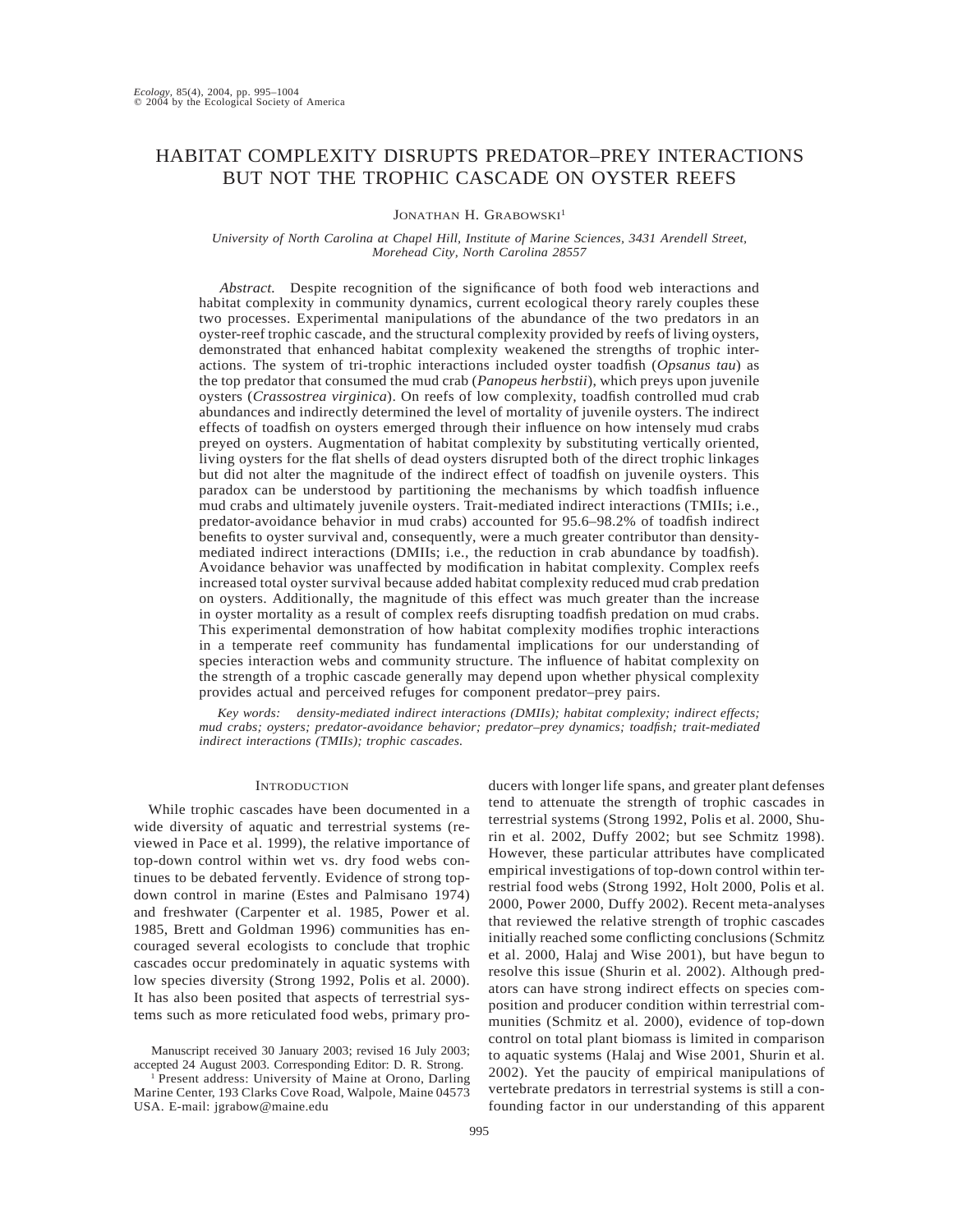contrast between terrestrial and aquatic systems (Duffy 2002).

Predators can affect prey populations directly through reducing prey abundance or biomass (e.g., Hairston et al. 1960, Paine 1966, Connell 1972), or indirectly through altering how a prey species interacts with its competitor (Paine 1966, Hughes 1994, Werner and Anholt 1996) or its own prey (Carpenter et al. 1985, Power et al. 1985, Ambrose 1986). In addition to these density-mediated (direct and indirect) effects where one species influences the abundance or biomass of one or several other species, a species can also mediate trophic interactions through behavioral, chemical, and environmental pathways (Wootton 1993, Menge 1995). These trait-mediated indirect interactions (TMIIs) can modify trophic interactions with important implications for community structure. For example, an organism that changes a predator's foraging behavior can indirectly affect several prey species by altering their susceptibility to predation (Schmitt 1987, Wootton 1993). Conversely, a predator or competitor that alters prey behavior may influence its susceptibility to other predators (Morin 1995, Crowder et al. 1997). Palatable species often are located near chemically defended organisms because these defenses deter predators from foraging in the general vicinity (e.g., Hay 1986, Pfister and Hay 1988, Stachowicz and Hay 1999). Organisms also can influence a predator's ability to capture prey by modifying habitat complexity (Estes and Palmisano 1974, Werner et al. 1983, Summerson and Peterson 1984, Wootton 1993, Schriver et al. 1995).

In marine and freshwater aquatic systems, the relative importance of cascading top predator effects for community dynamics has been investigated thoroughly. Menge's (1995) review of 23 food webs in rocky intertidal systems found that indirect effects explain  $\sim$ 40% of the change in community structure when manipulating biotic and abiotic factors, and that keystone predation was the most common type of indirect effect within these food webs. However, Menge (1995) focused primarily on density-mediated indirect interactions (DMIIs) because of the paucity of studies addressing whether TMIIs are also important for community structure. Having demonstrated that TMIIs can influence community structure, ecologists must now grapple with how physical and biological factors affect the relative importance of TMIIs vs. DMIIs more broadly (Schmitz 1998, Werner and Peacor 2003).

Strong top-down control within complex habitats such as kelp forests and coral reefs can cause dramatic habitat modifications and subsequent shifts in community composition (Estes and Palmisano 1974, Hughes 1994). Removal of top predators has demonstrated how physical complexity created by these biogenic habitats is integral for the communities associated with them. Habitat refuge, a common feature among complex habitats, is recognized as an important component of food web dynamics (Pace et al. 1999). Several previous investigations have demonstrated that habitat complexity can reduce predator efficiency and influence community structure (Littler et al. 1989, Diehl 1992, Schriver et al. 1995, Beukers and Jones 1997). Yet whether habitat complexity strengthens or weakens top predator effects within trophic cascades remains largely untested empirically.

Refuge availability also structures communities within shallow estuarine and marine habitats. Sea grass beds, salt marshes, and oyster reefs maintain high densities of infaunal organisms in part because habitat complexity provides refuge from predation (Menge and Lubchenco 1981, Summerson and Peterson 1984). Eastern oysters, *Crassostrea virginica*, grow collectively and form bars or reefs that provide an important habitat along the east coast of the United States within temperate estuaries and are inhabited by a dense and diverse assemblage of fishes, crustaceans, polychaetes, and mollusks (Wells 1961, Coen et al. 1999, Lenihan et al. 2001, Grabowski 2002). Xanthid crabs such as the mud crab, *Panopeus herbstii*, are an important predator of juvenile oysters (Menzel and Nichy 1958, Meyer 1994), whereas oyster toadfish, *Opsanus tau*, forage primarily on mud crabs (McDermott and Flower 1952, Schwartz and Dutcher 1963, Wilson et al. 1982). Previous studies of toadfish–mud crab–bivalve interactions have been motivated almost entirely by economics in order to facilitate biological control of intermediate predators on juvenile oysters and the hard clam *Mercenaria mercenaria* (Gibbons and Castagna 1985, Bisker et al. 1989, Abbe and Breitburg 1992). While both of the earlier two culture studies documented that toadfish increased survival of the hard clam, Abbe and Breitburg (1992) found no cascading effects of toadfish presence on mud crab and oyster mortality.

I experimentally manipulated habitat complexity and toadfish presence to determine their effects on crab and oyster mortality and to address whether habitat complexity attenuates or enhances cascading interactions among these predators and their prey. I hypothesized that toadfish would indirectly benefit oysters by reducing mud crab densities. I also predicted that toadfish would forage less effectively on mud crabs residing within complex reefs because increased habitat complexity enables crabs to escape from predation. Finally, I posited that habitat complexity would disrupt this trophic cascade by releasing mud crabs from toadfish predation to forage on juvenile oysters. I observed the relative proportion of visible crabs in the presence and absence of toadfish to determine if toadfish induce predator-avoidance behavior and indirectly benefit juvenile oysters by reducing mud crab foraging on oysters. An understanding of how refuge produced by habitat complexity affects predator–prey components of food webs and ultimately cascading effects across multiple trophic levels could advance conceptual models of food web interactions. Complex habitats that are valued for the variety of unique ecosystem goods and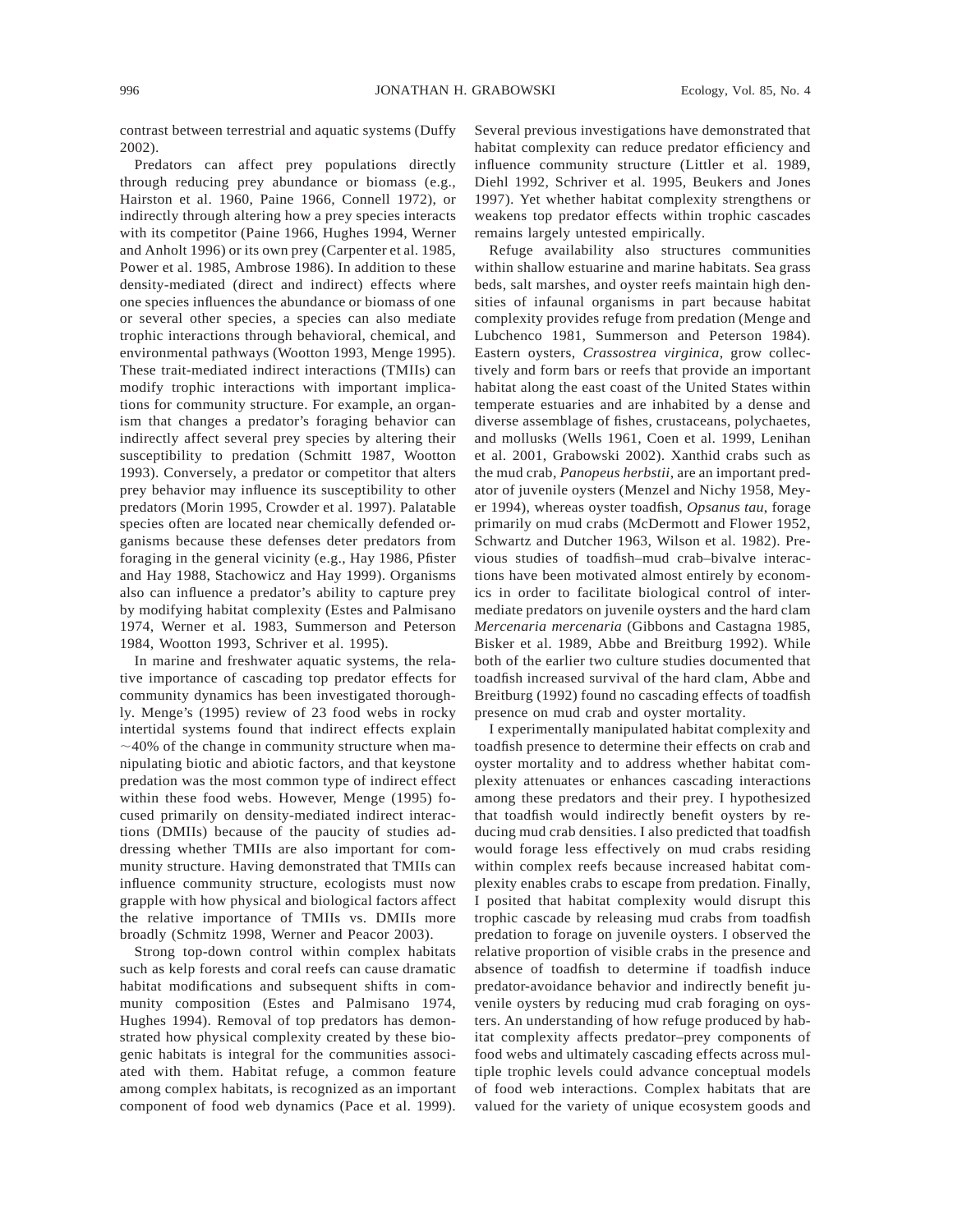services they provide have been widely reduced and degraded by anthropogenic disturbances (Lenihan et al. 2001). Therefore, this research also has implications for management strategies that rely on the predictability of these models.

## **METHODS**

Experiments were conducted at the University of North Carolina, Institute of Marine Sciences (UNC-IMS) laboratory in Morehead City, North Carolina between July and October of 1997. To test the effects of fish presence and habitat complexity on crab mortality as well as fish presence, crab presence, and habitat complexity on oyster mortality, I submerged eight cylindrical, plastic pools (1.7 m wide  $\times$  0.3 m tall) within a concrete settling tank (6  $\times$  9  $\times$  1.2 m). Unfiltered seawater from Bogue Sound, North Carolina, was pumped  $(0.27-0.29 \text{ L/s})$  into the concrete tank continuously during the experiment, maintaining a constant depth of 1.2 m. Each individual pool was enclosed with a 6-mm mesh plastic fence extending from the top of the pool to 20 cm above the water surface, and was covered with 10-mm mesh bird-netting to prevent fish and crabs from escaping.

I conducted a  $2 \times 2 \times 2$  factorial design with two levels of toadfish (present or absent), mud crabs (present or absent), and habitat complexity (low or high), requiring eight pools to provide one set of all possible combinations. I constructed  $\sim$ 2-m<sup>2</sup> reefs within each pool, depositing 75.7 L of unaggregated oyster shell in each of four pools (simple reefs), and 56.8 L of oyster clusters on top of 18.9 L of unaggregated shell in each of the other four pools (more complex reefs). Oyster clusters extended 10–30 cm upward from the unaggregated shell, and created high vertical relief in contrast to the thin veneer of shell  $(<5$  cm vertical relief) that comprised the simple reefs. Using super glue gel, I attached 10 juvenile oysters (13.5  $\pm$  0.1 mm shell height, mean  $\pm$  1 sE) to the concave portion of dead oyster shells to mimic juvenile oysters that had settled within the past three months (Ortega and Sutherland 1992). Four oyster-containing shells (for a total of 40 juvenile oysters) were deposited within each of the eight pools and positioned vertically upright  $\sim$ 10 cm from the edge of the pool with juvenile oysters facing inward. Forty adult mud crabs (21.5  $\pm$  0.9 mm carapace width, [CW]) were released within each of two pools containing simple reefs and two with more complex reefs. Crab density  $(\sim 20 \text{ crabs per m}^2)$  and mean size corresponded to those that have been observed on oyster reefs locally (*unpublished data*) as well as regionally (10-49 crabs/m<sup>2</sup>, 19.4 mm CW; McDonald 1982). I then added one adult toadfish (147  $\pm$  14.3 mm standard length) to one pool of each reef complexity level with only juvenile oysters and to one of each type containing both mud crabs and juvenile oysters.

Space limitations within the tank prohibited replication of treatments in any given experimental trial; therefore, I conducted five replicate 6-d trials and treated each experimental trial as a block. After each 6-d experimental trial was completed, living, dead, and missing mud crabs and juvenile oyster mortality were quantified in each pool by sieving all shell material in order to retrieve animals. Missing oysters and crabs rarely occurred in pools without predators, and remnants of dead organisms were retrieved in pools with predators. I then released surviving animals from the previous experimental run, randomly reassigned treatments, and reconstructed pool environments with recently collected organisms. In the absence of toadfish, oyster mortality in pools with mud crabs present was 96%, so that prey depletion inhibited determination of mud crab foraging rates in the absence of toadfish. For all other treatments, prey depletion was  $\leq 50\%$ . Therefore, I ran a complimentary assay with only mud crabs and quantified oyster mortality after 24 h. For this assay, five replicate reefs of each habitat complexity were constructed within separate pools and organisms (crabs and oysters in each enclosure) were added using methods identical to the 6-d experimental runs. Consequently, oyster mortality levels for all other treatments were divided by six in order to standardize (to number per day) all oyster mortality results for statistical analysis. Laboratory and field results (Grabowski 2002) support the assumption that mortality rates during the first 24 hours are consistent with rates during subsequent 24-h intervals.

Mud crabs and toadfish were collected on oyster reefs in Back Sound, Carteret County, North Carolina, and were stored for  $\sim$ 3–4 days in separate upwellers and offered crushed ribbed mussels (*Geukensia demissa*) prior to initiation of each experimental run. To provide an alternative food source for all predators in the experiment and avoid starvation-induced predator effects,  $\sim$ 100.0 g of crushed ribbed mussels were deposited in each pool at the beginning of each experimental run. Several additional small prey organisms entered the individual enclosures via the UNC-IMS water pumping system (Martin et al. 1989; *personal observation*).

To test whether toadfish influence mud crab behavior, I observed mud crab presence on the shell surface while conducting the fifth experimental run of the experiment. In order to compare night to day observations, I attached 0.8 mm phosphorescent stars (Star Glows, Illuminations, Derry, New Hampshire) onto the carapace of all mud crabs used in the fifth experimental run. Before beginning this final run, I conducted laboratory assays and determined that mud crab feeding rates and survivorship were unaffected by the addition of stars (Grabowski 2002). During the final experimental run, I quantified the numbers of visible mud crabs within each of the four pools containing crabs using a 50-cm fluorescent light held directly over the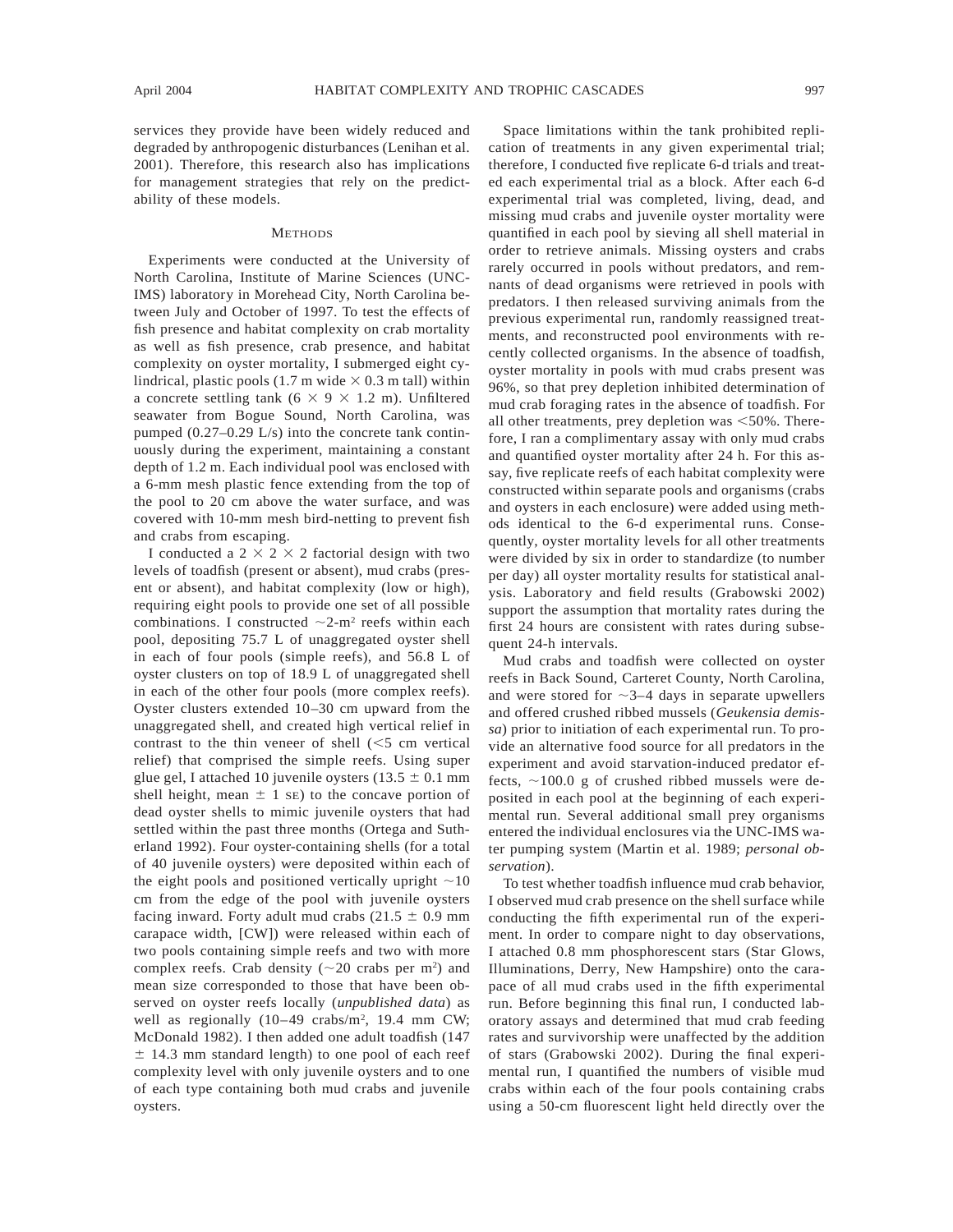pool for 15 s and repeated this procedure every 10 min for 1 h during each day and each night for all six 24-h intervals of the fifth experimental run. All seven observations within each pool from a 1-h sampling period were averaged to obtain an estimate of the number of crabs visible in each pool during the observational hour. I standardized crab observations by dividing the total number of observed crabs by the average crab density within each particular pool to account for differences in mud crab mortality during the experiment. Therefore, estimates of the numbers of visible crabs reflect differences in crab behavior, not toadfish predation and mud crab mortality.

## *Statistical analyses*

Cochran's test for homogeneity of variance was conducted on all main effects in each analysis (Underwood 1981). Oyster mortality data required arcsin transformation to remove heterogeneity (geometric means are reported in the *Results*). I performed a three-way blocked ANOVA on percentage crab mortality with habitat complexity, toadfish presence, and experimental run (block) as fixed factors. I conducted a four-way blocked ANOVA on juvenile oyster mortality with habitat complexity, toadfish presence, mud crab presence, and experimental run (block) as fixed factors. For each of these two ANOVAs, block effects that were not significant at  $P > 0.25$  were removed from the analysis and data were reanalyzed (Underwood 1981). I conducted a two-way repeated-measures ANOVA on crab visibility for toadfish presence and habitat complexity with experimental day as the repeated measure. Because the proportion of visible crabs during the day and in the evening did not differ substantially after the initial 24 hours of the experimental run, time of day was not included in this analysis. Student-Newman-Keuls (SNK) post hoc tests were conducted for all significant interaction terms. The SNK test was selected because I conducted a balanced experiment with a priori predictions and fixed factors (Day and Quinn 1989).

#### RESULTS

There was a trend of lower crab mortality in the presence of toadfish during the middle three experimental runs (block  $\times$  toadfish interaction:  $F_{1,4} = 5.7$ ,  $P = 0.06$ ; Appendix A). Mud crab mortality varied with habitat complexity and fish presence (habitat complexity  $\times$  toadfish interaction:  $F_{1,4} = 9.5$ ,  $P = 0.04$ ). Toadfish significantly increased mud crab mortality on simple reefs, but did not affect mud crab mortality on more complex reefs (SNK test:  $P < 0.05$ ; Fig. 1). Enhanced complexity reduced mud crab mortality in the presence of toadfish, while habitat complexity did not affect crab mortality in the absence of toadfish. Toadfish increased mud crab mortality on average from 4.0% to 11.5% on simple reefs, whereas mud crab mor-



FIG. 1. The effect of toadfish presence and habitat complexity on percentage mud crab mortality. Percentage crab mortality is the mean percentage of crabs per experimental run from the original 40 crabs that did not survive the experimental run. SNK post hoc results are represented with letters above the error bars (bars with different letters above them are significantly different at  $P < 0.05$ ). Error bars indicate  $+1$  SE.

tality in the absence of toadfish ranged from 1.5% (more complex reefs) to 4.0% (simple reefs).

Oyster mortality did not differ significantly among experimental runs ( $P > 0.25$  for block), so data were reanalyzed without the blocking factor (Underwood 1981). Oyster mortality varied with mud crab presence, toadfish presence, and structural complexity (three-way interaction:  $F_{132} = 5.9$ ,  $P = 0.02$ ; Appendix B). When mud crabs were absent, average oyster mortality was 0.5% per day and did not vary with habitat complexity or toadfish presence (SNK test:  $P > 0.05$ ; Fig. 2). Conversely, mud crabs increased average oyster mortality per day from 0.5% to 59.0% without toadfish vs. 7.7% with toadfish present. Toadfish significantly decreased oyster mortality in the presence of mud crabs from 72.5% to 9.7% per day on simple reefs and from 45.5% to 5.7% per day on more complex reefs. Habitat complexity reduced mud crab predation on oysters by 41.4% per day with toadfish present and 37.2% per day without.

The percentage of visible mud crabs varied with each main effect: experimental day ( $F_{5,5} = 6.1, P = 0.001;$ Appendix C), habitat complexity ( $F_{1,5} = 8.5$ ,  $P =$ 0.033), and toadfish presence  $(F_{1,5} = 25.1, P = 0.004)$ . Both of the interaction terms were not significant (i.e., experimental day  $\times$  toadfish,  $F_{5,5} = 0.1$ ,  $P = 0.99$ ; experimental day  $\times$  habitat complexity  $F_{55} = 0.6$ , *P*  $= 0.72$ ). A greater proportion of crabs were visible during the first experimental day than the following five days (Fig. 3a). Habitat complexity increased mud crab visibility by 44.4% (Fig. 3b). Toadfish reduced the percentage of visible mud crabs by 66.9% (Fig. 3c).

Mud crab consumption rates of oysters were quantified and used to partition the indirect effects of toadfish presence (direct removal of crabs vs. predator-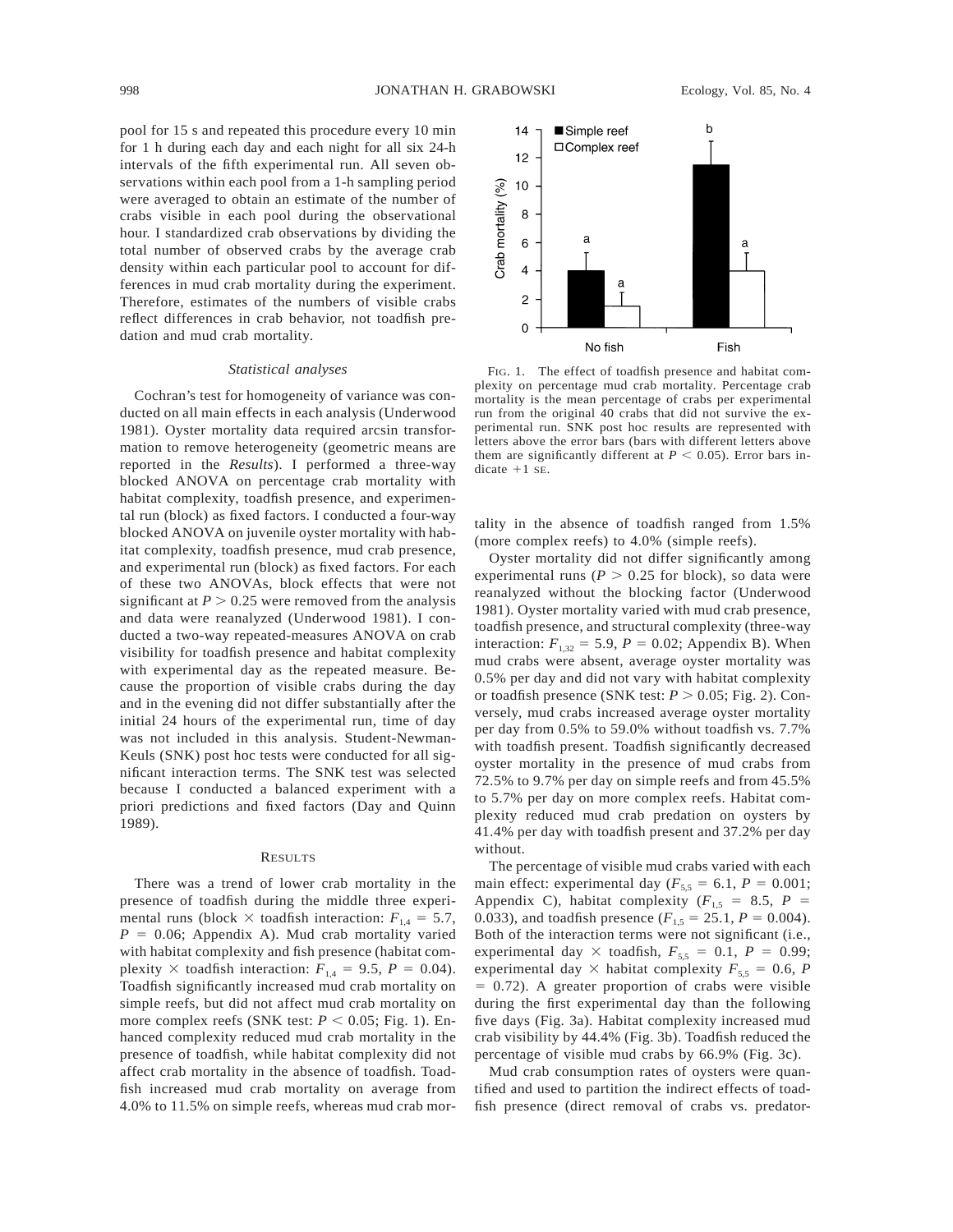

FIG. 2. The effects of mud crab presence, toadfish presence, and habitat complexity on juvenile oyster mortality. Oyster mortality was calculated by dividing the percentage of oysters consumed by 6 (the length of each experimental run) to determine the average oyster mortality per each 24-h period during an experimental run. SNK post hoc results are represented with letters above the error bars (bars with different letters above them are significantly different at  $P < 0.05$ ). Error bars indicate  $+1$  se.

avoidance behavior) on mud crab consumption of oysters within low and more complex reefs (Table 1). Crab consumption rates of oysters were calculated by determining the average number of oysters eaten by crabs per day during each experimental run ([oyster mortality with crabs minus oyster mortality without crabs]/duration of experiment in days) and dividing it by the average number of crabs present during each particular experimental run. Toadfish presence decreased mud crab consumption of oysters by 86.5% on simple reefs and by 87.0% on more complex reefs. Toadfish effects on oysters then were partitioned between direct removal of crabs by toadfish (DMIIs) and predator-avoidance behavior of crabs (TMIIs). The effect of direct removal was estimated by determining the expected number of oysters per day that should have been released from mud crab predation as a consequence of toadfish consuming mud crabs and lowering their densities (daily rate of oysters consumed by crabs in the absence of toadfish multiplied by the average number of crabs consumed by toadfish during an experimental run). I also calculated the actual number of oysters that were released per day from mud crab predation when toadfish were present (actual release  $=$  direct removal and predator-avoidance behavior). Actual oyster release was calculated by subtracting the number of oysters consumed by mud crabs with toadfish present from the number consumed by mud crabs in the absence of toadfish. Using expected vs. actual oyster release, I quantified the proportion of oysters released from mud

crab predation as a consequence of toadfish removal of mud crabs (toadfish effect 1[DMII]: expected/actual oyster release) vs. the proportion of oysters released as a function of toadfish induced modifications in mud crab foraging behavior (toadfish effect 2[TMII]: [actual - expected]/actual). Although the effect of direct removal by toadfish is slightly greater on simple reefs where toadfish are more effective at capturing mud crabs,  $>95\%$  of the reduction in mud crab foraging on oysters can be explained by toadfish modifying mud crab foraging behavior (TMIIs) on both reef types.

## **DISCUSSION**

This study investigates how habitat complexity and induced modifications in prey behavior couple to influence predator–prey interactions and community structure. Habitat complexity attenuated the strength of component interactions within a trophic cascade, whereas predator-induced modifications in prey behavior reinforced this cascade (Fig. 4). Toadfish increased mud crab mortality only on simple reefs, suggesting that oysters enhance habitat complexity as they grow upright and create greater refuge availability for mud crabs (Fig. 1). Because toadfish did not affect mud crab mortality on more complex reefs, one might intuitively expect toadfish to influence juvenile oysters only within simple reefs; however, toadfish dramatically reduced mud crab removal of oysters on more complex reefs (Fig. 2). Estimation of mud crab foraging rates indicated that the decrease in mud crab abundance by toad-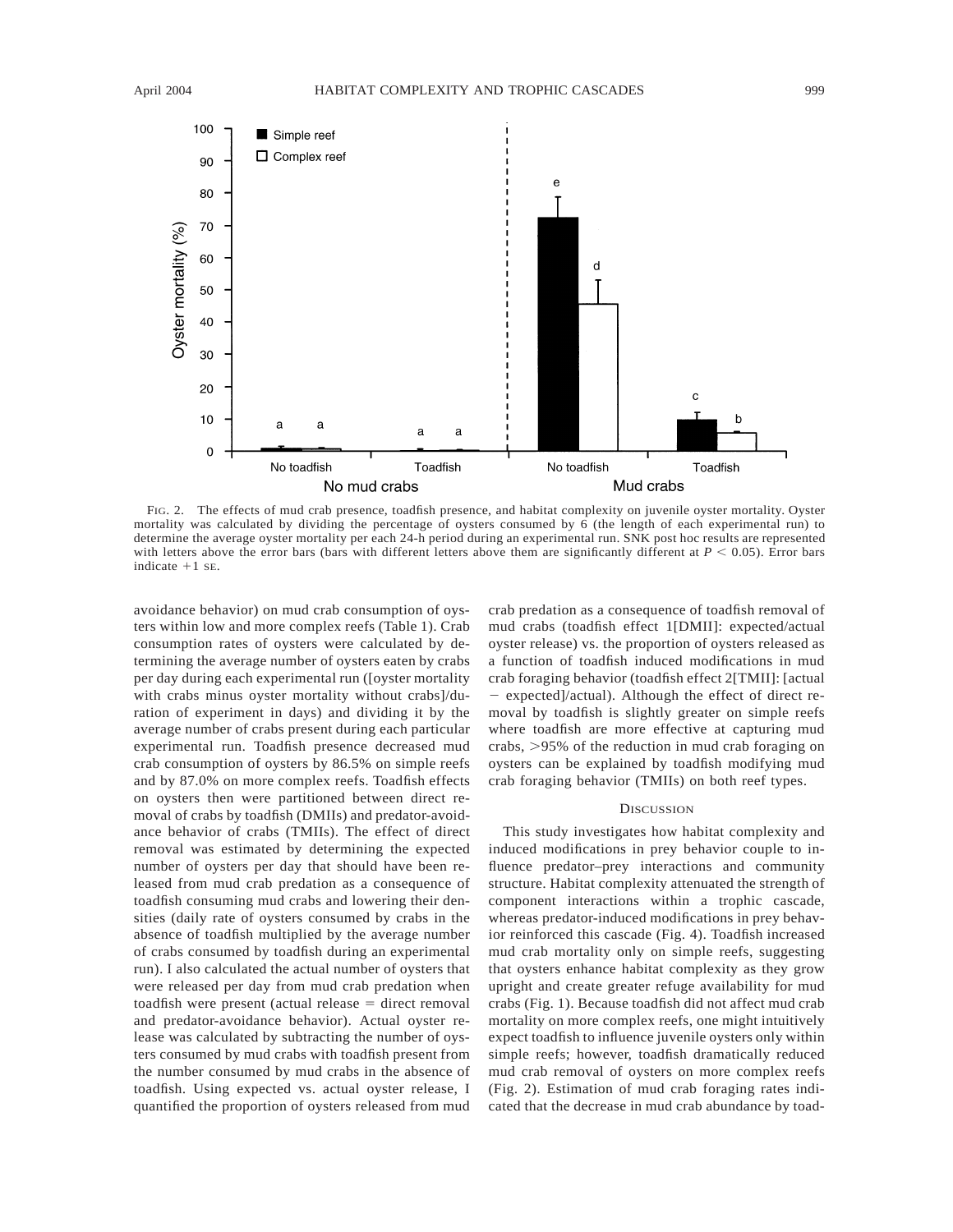

FIG. 3. The (a) percentage of visible mud crabs during each of the six experimental days, (b) effect of habitat complexity on the percentage of visible mud crabs, and (c) effect of toadfish presence on the percentage of visible mud crabs. The percentage of visible crabs was adjusted for differences in crab mortality within the observed pools. Error bars indicate  $+1$  SE.

fish predation also could not explain the magnitude of toadfish reduction in oyster mortality on simple reefs (Table 1).

Toadfish decreased the percentage of visible mud crabs regardless of complexity level (Fig. 3c), suggesting that modifications in mud crab behavior reduces predation of oysters. Little difference between toadfish reductions in oyster mortality in simple and

more complex reefs indicated that predator-avoidance behavior did not vary with habitat complexity. Reef complexity also consistently reduced mud crab foraging on oysters independent of whether toadfish were present. The magnitude of the decrease in oyster mortality from enhancing habitat complexity as a consequence of reduced crab foraging efficiency and toadfish-induced behavioral responses was much greater than the opposing effect of increased oyster mortality from lower toadfish removal of mud crabs (DMII), explaining how habitat complexity reduced oyster mortality even with toadfish present (Fig. 2).

The initial peak in visible mud crabs across all pools suggested that crabs were still acclimating to the experimental arena during the first experimental day (Fig. 3a). Crab visibility was greatest during the first observation period, which was conducted at night six hours after releasing mud crabs within the pools. More crabs were visible in complex habitats where intact oyster reefs create vertical structure, which can reduce the ability of predators to maneuver within a reef to locate and capture prey. Thus, prey might be more mobile or hide less within complex habitats because they are either less susceptible to predation or less capable of recognizing predators. Toadfish reduced mud crab visibility in both habitats, indicating that prey were capable of detecting toadfish presence in both reef types. Because the percentage of visible mud crabs in complex habitats was fairly consistent during the six experimental days, mud crabs apparently did not respond to the reduced threat of toadfish predation in complex habitats. Strong behavioral effects on mud crab foraging rates independent of habitat type further supports the notion that mud crabs were incapable of deducing actual risk levels.

The results of my study suggest that toadfish indirectly benefit juvenile oysters by reducing mud crab predation, which is counter to the findings of Abbe and Breitburg (1992). Contrasting results may be attributable to important differences in the experimental design of these two studies. First, Abbe and Breitburg (1992) conducted their experiment in field exclosures, whereas I conducted experimental manipulations in a laboratory tank system flushed with unfiltered sea water. Manipulations of reduced species interaction webs exclude many important features of food webs, which could potentially confound the interpretation of oversimplified studies on food web dynamics (Polis and Strong 1996, Polis et al. 2000). Yet this reasoning can not fully elucidate our dramatically different results. Abbe and Breitburg (1992) deployed cages filled with dead shell cultch near oyster reefs to investigate applications of toadfish as a biocontrol for oyster culture rather than manipulate natural oyster reefs inhabited by intact communities to assess impacts of toadfish on community structure. In addition, although their cages were colonized by much larger organisms, I did observe a wide diversity of small polychaete, isopod, gastropod, and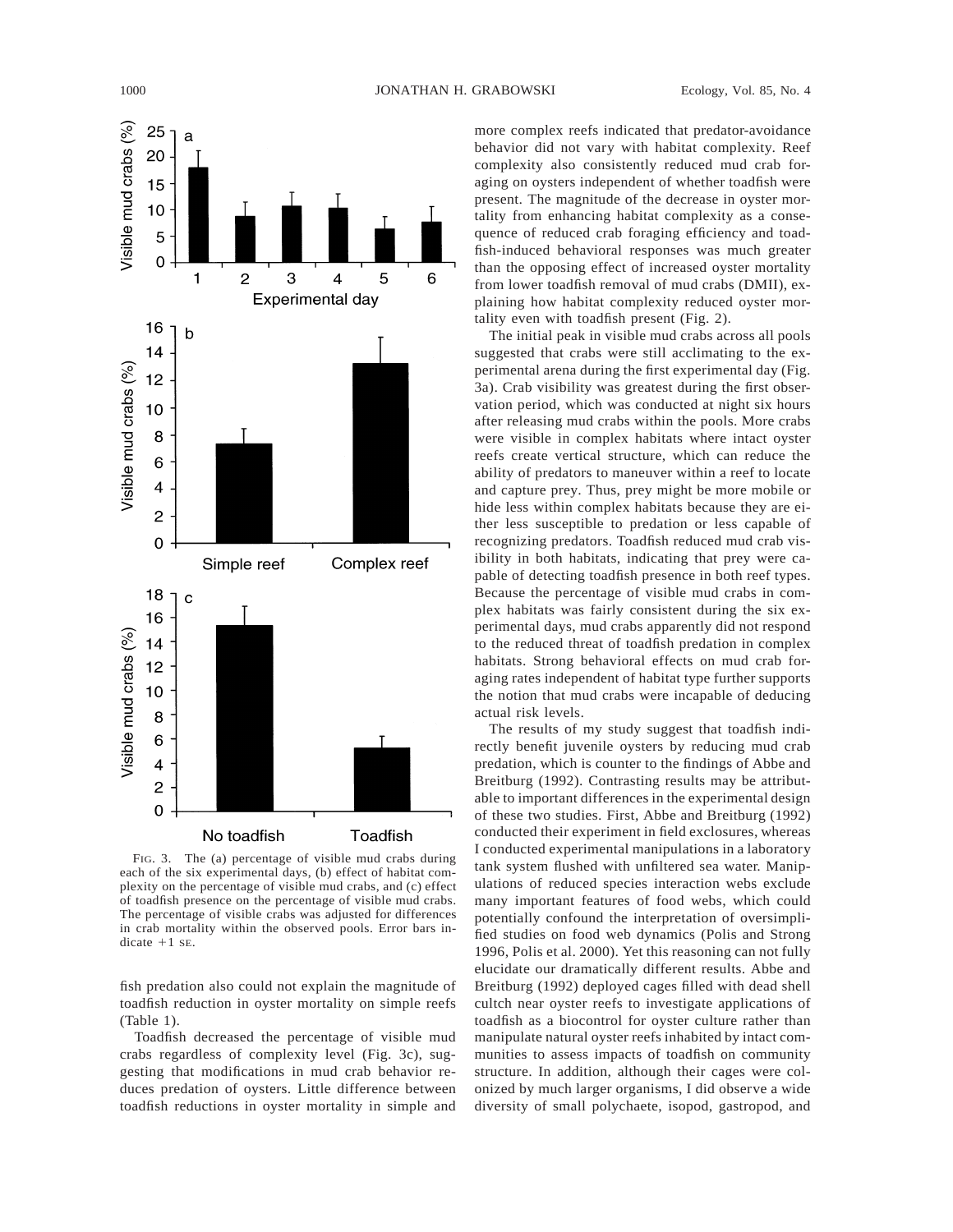TABLE 1. Partitioning the toadfish effects (direct removal of mud crabs vs. toadfish-induced mud crab behavioral changes) in each reef type (simple vs. complex) on the daily rates of oyster mortality induced by mud crabs (mud crab feeding rates).

| Toadfish<br>presence | Habitat<br>complexity<br>level | Mud crab feeding<br>rate† (oysters·<br>$crab^{-1}\cdot d^{-1}$ | Expected<br>oyster<br>releaset<br>(oysters/d) | Actual oyster<br>release<br>(oysters/d) | Toadfish effect 1:<br>removal of crabs<br>DMII<br>(expected/actual<br>oyster release) | Toadfish effect 2:<br>muderab behavioral $\Delta$<br><b>TMII¶</b><br>$\frac{1}{\text{[actual - expected]}}$<br>actual oyster release) |
|----------------------|--------------------------------|----------------------------------------------------------------|-----------------------------------------------|-----------------------------------------|---------------------------------------------------------------------------------------|---------------------------------------------------------------------------------------------------------------------------------------|
| No toadfish          | low<br>high                    | 0.74(0.07)<br>0.46(0.08)                                       |                                               |                                         |                                                                                       |                                                                                                                                       |
| Toadfish             | low<br>high                    | 0.10(0.03)<br>0.06(0.01)                                       | 1.17(0.47)<br>0.24(0.12)                      | 25.13(2.64)<br>15.93(3.13)              | $4.4\%$ $(1.6\%)$<br>$1.8\%$ $(0.8\%)$                                                | 95.6% (1.6%)<br>98.2% (0.8%)                                                                                                          |

*Note:* Standard errors are presented in parentheses.

† Mud crab feeding rates are the average number of oysters consumed per crab present per day during an experimental run.

‡ Expected oyster release estimates the expected decrease in the average number of oysters consumed per day by mud crabs as a function of lowered crab densities in the presence of fish. Expected oyster release is calculated by multiplying the daily rate of crab removal of oysters in the absence of fish by the reduction in crab density induced by toadfish during an experimental run.

§ Actual oyster release calculations measure the actual number of oysters per day released from mud crab predation in the presence of toadfish. Actual release is calculated by subtracting the number of oysters consumed by mud crabs with toadfish present from the number consumed by mud crabs in the absence of toadfish.

\ Toadfish effect 1: DMII (density-mediated indirect interactions). This is the percentage of toadfish indirect effects on oyster mortality explained by toadfish removal of mud crabs.

¶ Toadfish effect 2: TMII (trait-mediated indirect interactions). This is the percentage of toadfish indirect effects on oyster mortality explained by toadfish induced modifications in mud crab foraging behavior.

decapod prey settling and immigrating into the pools during each experimental run.

A second major difference between the two studies is that Abbe and Breitburg (1992) did not add mud crabs in their cages, instead opting to measure if toadfish affect mud crab colonization rather than mortality. Colonization by larger  $(>15$  mm<sup>2</sup>) mud crabs during their two-week experimental runs was reduced in general, and average densities in their enclosures were very low (1987, 2.0 crabs/m<sup>2</sup>; 1988, 5.2 crabs/m<sup>2</sup>) in comparison to levels used in this study and reported in the wild (McDonald 1982; *unpublished data*). Lower crab abundances in their cages could also explain why they found much lower oyster mortality rates in general. Finally, they used a larger cage (2.5 cm) mesh that permitted large (100–120 mm total length) juvenile toadfish to enter several of their control cages. Smaller

toadfish may be less effective at capturing larger mud crabs, but juvenile toadfish were only slightly smaller than those used in my study. Because toadfish benefit oyster survival predominately through TMIIs rather than DMIIs, unwanted toadfish entry into control (no toadfish) cages could have suppressed mud crab foraging and masked the intended contrast between toadfish and control treatments. Determining whether the strength of the indirect mechanisms in my study are applicable to oyster-reef and other estuarine communities requires empirical studies in the field that are capable of detecting TMIIs in addition to DMIIs.

Direct and indirect biological interactions within temperate estuaries are still not well understood, and models derived from rocky intertidal systems might not be appropriate because competitive exclusion is rare within soft-sediment habitats (Peterson 1979, Wilson

FIG. 4. Diagram of direct and indirect interactions (DMIIs and TMIIs) within oyster-reef communities. On simple reefs, toadfish reduce mud crab densities and induce greater hiding in mud crabs, thereby reducing the magnitude of mud crab predation on juvenile oysters. In more complex environments, increased habitat complexity inhibits toadfish from feeding on mud crabs. Yet toadfish-induced effects on crab behavior maintain the indirect effect of toadfish on juvenile oysters in complex habitats. Habitat complexity also reduces mud crab predation on oysters, thereby further releasing juvenile oysters.

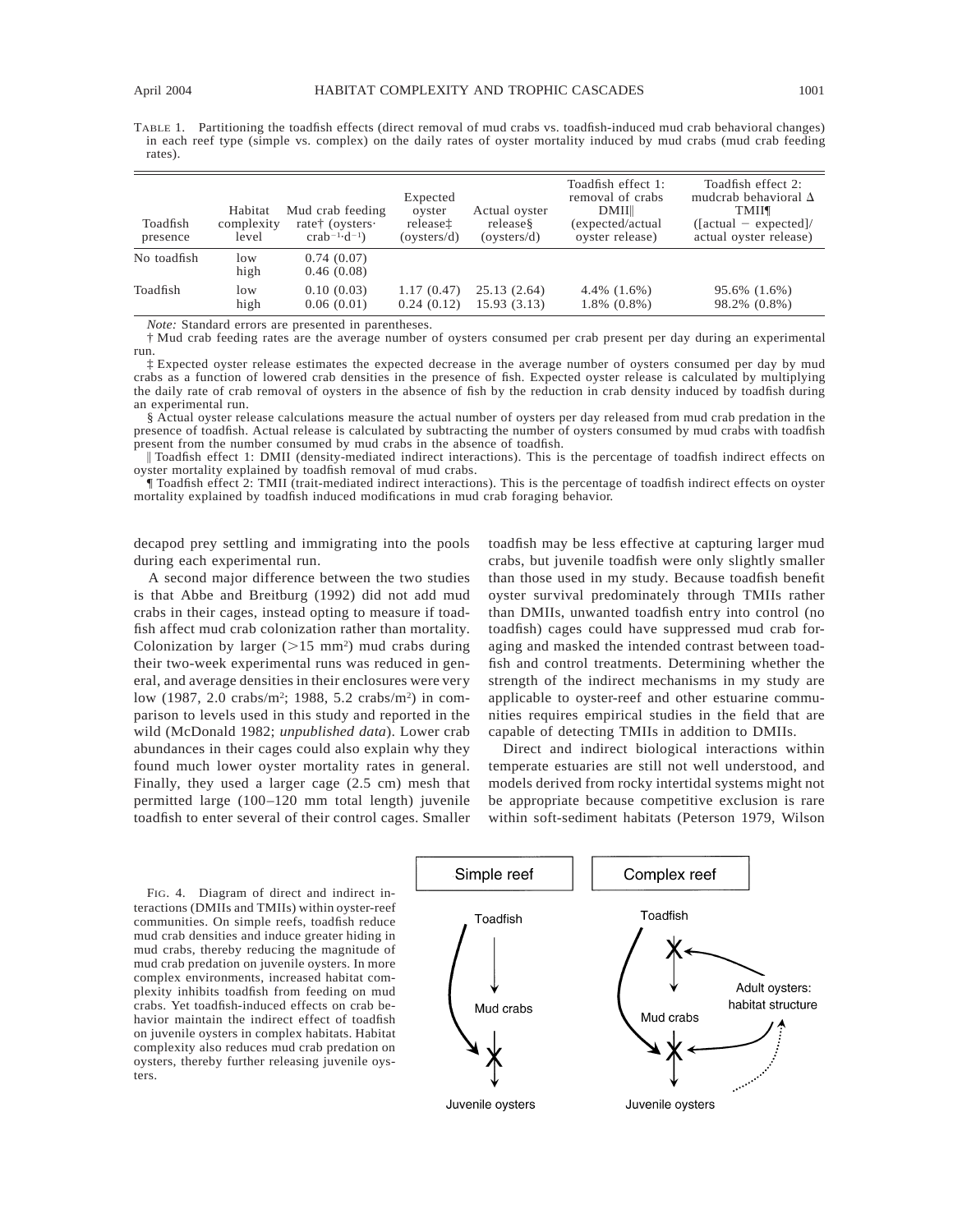1991). Furthermore, the predominance of generalist feeders tends to diminish the strength of trophic interactions within these habitats across multiple trophic levels (Peterson 1979). Although toadfish are not specialist feeders, they are fairly selective predators (Gudger 1910, Schwartz and Dutcher 1963, Wilson et al. 1982) in a system in which fishes, crabs, and birds historically have been grouped as predators and benthic infauna as prey (Peterson 1979, Ambrose 1984). In a review of several estuarine caging studies, Ambrose (1984) noted that exclusion of top predators (i.e., epibenthic macroinvertebrates) resulted in increased abundances of intermediate infaunal predators, and suggested that exclusion of top predators could benefit infaunal prey within soft-sediment habitats. Kneib (1988) manipulated killifish *Fundulus heteroclitus* (top predator) and grass shrimp *Palaemonetes pugio* (intermediate predator) in a factorial experiment to test for indirect effects in a Georgia salt marsh and found that killifish indirectly benefit the dwarf mud anemone *Nematostella vectensis*. However, the densities of most invertebrate prey in this system were not affected by any combination of predator treatments. He posited that entry by other intermediate predators that were not controlled for may have dampened the magnitude of predator treatment effects. More explicit detection of the strength of food web interactions within estuarine systems will benefit from investigations that couple laboratory experiments that can control for these confounding factors with field manipulations of entire communities.

Estuarine studies focused on direct predator–prey interactions may be overlooking more complex interactions that are common within terrestrial and marine systems (Martin et al. 1989, Crowder et al. 1997). Furthermore, when mortality is the only predator effect quantified, important sublethal effects such as siphon nipping, growth rate changes, and induced modifications in prey behavior might be ignored (Irlandi and Peterson 1991, Werner and Anholt 1996, Nakaoka 2000). Freshwater aquatic scientists have documented predator-induced modifications in prey behavior ranging from utilization of alternate or multiple habitats (Sih 1980, Werner et al. 1983, Krupa and Sih 1998) to increased migration rates (Peckarsky and Dodson 1980, Forrester 1994) and decreased activity levels (Werner and Anholt 1996, Krupa and Sih 1998). Predator-induced modifications in prey behavior can alter how processes such as predation and competition structure ecological communities. In this study, mud crabs responded to the presence of toadfish by reducing movement presumably to increase hiding activity. McNamara and Houston (1987, 1994) developed a general model assessing the trade-off between access to food and the threat of predation, predicting how prey organisms will choose between the relative risks of predation vs. starvation. Werner and Anholt's (1996) study on anuran community assemblage provides an empirical test of this model, with the trade-off between predation and starvation moderated by activity levels. In their study, as activity level decreased in response to higher predation threats, the avoidance of predators resulted in limited food access and subsequent higher risk of starvation.

Whether community structure can be explained by a series of predictable outcomes or described as increasingly random interactions is of critical importance given that comprehending ecological systems frequently requires multifactorial analyses that rely on interpretation of complicated interaction terms. Disentangling these interactions within complex habitats requires inclusion of appropriate trait-mediated factors such as animal behavior and habitat complexity within oyster reefs to investigate the relative strength of and interactions between DMIIs and TMIIs. Habitat complexity disrupts predator–prey interactions across multiple levels and generally weakens trophic cascades. Conversely, induction of predator-avoidance behavior reinforces predator–prey interactions and strengthens cascading effects. Intermediate predators capable of determining the relative risk of predation could completely disrupt top-down control within complex habitats. Empirical manipulations of other predator communities and habitat complexity simultaneously will elicit a greater understanding of how habitat complexity influences the relative strength of TMIIs vs. DMIIs in determining food web dynamics.

### **ACKNOWLEDGMENTS**

Special thanks to M. Dolan and T. Bullock for their help conducting this experiment. Also thanks to R. Hughes, D. Kimbro, C. Ingram, J. Stachowicz, A. Baukus, K. Sullivan, B. Tesh, D. Evans, and A. Whichard for their assistance with the experiment. P. Peterson, N. Lindquist, L. Crowder, B. Conrad, J. Bruno, and S. Powers provided comments on the initial manuscript. Comments by Don Strong and three anonymous reviewers improved the scope and focus of this manuscript substantially. Financial support was provided for this project by the NOAA-NERRS Graduate Research Fellowship Program (NOAA award no. 97-040-NOC) and the North Carolina-Fishery Resource Grant Program (FRG Project no. 97- EP-06). This work was also supported by UNC-IMS.

## LITERATURE CITED

- Abbe, G. R., and D. L. Breitburg. 1992. The influence of oyster toadfish (*Opsanus tau*) and crabs (*Callinectes sapidus* and Xanthidae) on survival of oyster (*Crassostrea virginica*) spat in Chesapeake Bay: does spat protection always work? Aquaculture **107**:21–31.
- Ambrose, W. G., Jr. 1984. Role of predatory infauna in structuring marine soft-bottom communities. Marine Ecology Progress Series **17**:109–115.
- Ambrose, W. G., Jr. 1986. Importance of predatory infauna in marine soft-bottom communities: reply to Wilson. Marine Ecology Progress Series **32**:41–45.
- Beukers, J. S., and G. P. Jones. 1997. Habitat complexity modifies the impact of piscivores on a coral reef fish population. Oecologia **114**:50–59.
- Bisker, R. S., M. C. Gibbons, and M. Castagna. 1989. Predation by the oyster toadfish *Opsanus tau* (Linnaeus) on blue crabs and mud crabs, predators of the hard clam *Mer-*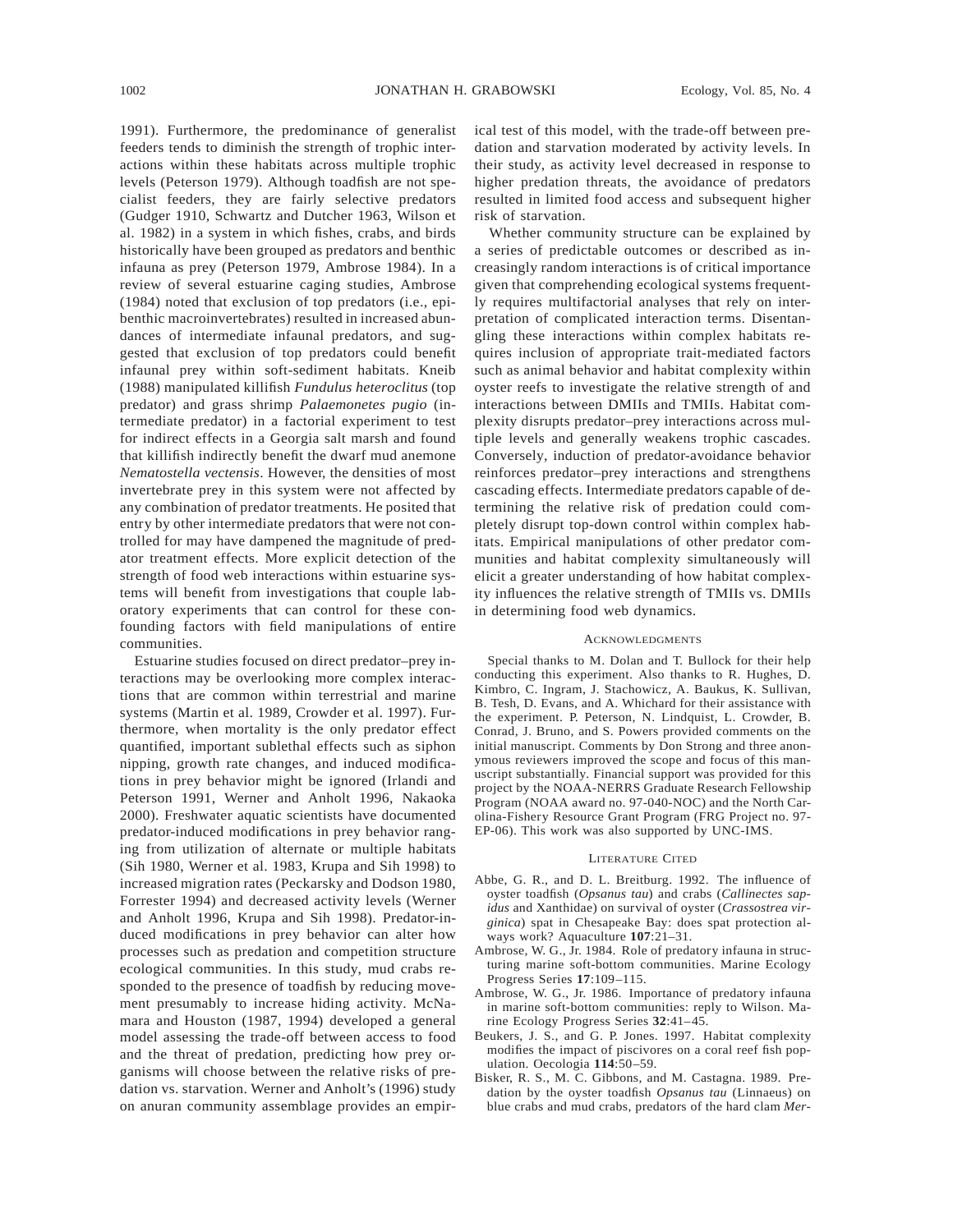*cenaria mercenaria* (Linnaeus, 1758). Journal of Shellfish Research **8**:25–31.

- Brett, M. T., and C. R. Goldman. 1996. A meta-analysis of the freshwater trophic cascade. Proceedings of the National Academy of Sciences (USA) **93**:7723–7726.
- Carpenter, S. R., J. F. Kitchell, and J. R. Hodgson. 1985. Cascading trophic interactions and lake productivity. BioScience **35**:634–639.
- Coen, L. D., M. W. Luckenbach, and D. L. Breitburg. 1999. The role of oyster reefs as essential fish habitat: a review of current knowledge and some new perspectives. American Fisheries Society Symposium **22**:438–454.
- Connell, J. H. 1972. Community interactions on marine rocky intertidal shores. Annual Review of Ecology and Systematics **3**:169–192.
- Crowder, L. B., D. D. Squires, and J. A. Rice. 1997. Nonadditive effects of terrestrial and aquatic predators on juvenile estuarine fish. Ecology **78**:1796–1804.
- Day, R. W., and G. P. Quinn. 1989. Comparisons of treatments after an analysis of variance in ecology. Ecological Monographs **59**:433–463.
- Diehl, S. 1992. Fish predation and benthic community structure: the role of omnivory and habitat complexity. Ecology **73**:1646–1661.
- Duffy, J. E. 2002. Biodiversity and ecosystem function: the consumer connection. Oikos **99**:201–219.
- Estes, J. A., and J. F. Palmisano. 1974. Sea otters: their role in structuring nearshore communities. Science **185**:1058– 1060.
- Forrester, G. E. 1994. Influences of predatory fish on the drift dispersal and local density of stream insects. Ecology **75**: 1208–1218.
- Gibbons, M. C., and M. Castagna. 1985. Biological control of predation by crabs in bottom cultures of hard clams using a combination of crushed stone aggregate, toadfish, and cages. Aquaculture **47**:101–104.
- Grabowski, J. H. 2002. The influence of trophic interactions, habitat complexity, and landscape setting on community dynamics and restoration of oyster reefs. Dissertation. University of North Carolina, Chapel Hill, North Carolina, USA.
- Gudger, E. W. 1910. Habits and life history of the toadfish (*Opsanus tau*). Bulletin of the United States Bureau of Fisheries **28**:1071–1109.
- Hairston, N. G., F. E. Smith, and L. B. Slobodkin. 1960. Community structure, population control, and competition. American Naturalist **94**:421–425.
- Halaj, J., and D. H. Wise. 2001. Terrestrial trophic cascades: how much do they trickle? American Naturalist **157**:262– 281.
- Hay, M. E. 1986. Associational plant defenses and the maintenance of species diversity: turning competitors into accomplices. American Naturalist **128**:617–641.
- Holt, R. D. 2000. Trophic cascades in terrestrial ecosystems. Reflections on Polis et al. Trends in Ecology and Evolution **15**:444–445.
- Hughes, T. P. 1994. Catastrophes, phase shifts, and largescale degradation of a Caribbean coral reef. Science **265**: 1547–1551.
- Irlandi, E. A., and C. H. Peterson. 1991. Modification of animal habitat by large plants: mechanisms by which seagrasses influence clam growth. Oecologia **87**:307–318.
- Kneib, R. T. 1988. Testing for indirect effects of predation in an intertidal soft-bottom community. Ecology **69**:1795– 1805.
- Krupa, J. J., and A. Sih. 1998. Fishing spiders, green sunfish, and a stream-dwelling water strider: male–female conflict and prey responses to single versus multiple predator environments. Oecologia **117**:258–265.
- Lenihan, H. S., C. H. Peterson, J. E. Byers, J. H. Grabowski, G. W. Thayer, and D. R. Colby. 2001. Cascading of habitat degradation: oyster reefs invaded by refugee fishes escaping stress. Ecological Applications **11**:764–782.
- Littler, M. M., P. R. Taylor, and D. S. Littler. 1989. Complex interactions in the control of coral zonation on a Caribbean reef flat. Oecologia **80**:331–340.
- Martin, T. H., R. A. Wright, and L. B. Crowder. 1989. Nonadditive impact of blue crabs and spot on their prey assemblages. Ecology **70**:1935–1942.
- McDermott, J. J., and F. B. Flower. 1952. Preliminary studies of the common mud crabs on oyster beds of Delaware Bay. National Shellfisheries Association Convention Address **1952**:47–50.
- McDonald, J. 1982. Divergent life history patterns in the cooccurring intertidal crabs *Panopeus herbstii* and *Eurypanopeus depressus* (Crustacea: Brachyura: Xanthidae). Marine Ecology Progress Series **8**:173–180.
- McNamara, J. M., and A. I. Houston. 1987. Starvation and predation as factors limiting population size. Ecology **68**: 1515–1519.
- McNamara, J. M., and A. I. Houston. 1994. The effect of a change in foraging options on intake rate and predation rate. American Naturalist **144**:978–1000.
- Menge, B. A. 1995. Indirect effects in marine rocky intertidal interaction webs: patterns and importance. Ecological Monographs **65**:21–74.
- Menge, B. A., and J. Lubchenco. 1981. Community organization in temperate and tropical rocky intertidal habitats: prey refuges in relation to consumer pressure gradients. Ecological Monographs **51**:429–450.
- Menzel, R. W., and F. E. Nichy. 1958. Studies of the distribution and feeding habits of some oyster predators in Alligator Harbor, Florida. Bulletin of Marine Science of the Gulf and Caribbean **8**:125–145.
- Meyer, D. L. 1994. Habitat partitioning between the xanthid crabs *Panopeus herbstii* and *Eurypanopeus depressus* on intertidal oyster reefs (*Crassostrea virginica*) in southeastern North Carolina. Estuaries **17**:674–679.
- Morin, P. J. 1995. Functional redundancy, non-additive interactions, and supply-side dynamics in experimental pond communities. Ecology **76**:133–149.
- Nakaoka, M. 2000. Nonlethal effects of predators on prey populations: predator-mediated change in bivalve growth. Ecology **81**:1031–1045.
- Ortega, S., and J. P. Sutherland. 1992. Recruitment and growth of the eastern oyster, *Crassostrea virginica*, in North Carolina. Estuaries **15**:158–170.
- Pace, M. L., J. J. Cole, S. R. Carpenter, and J. F. Kitchell. 1999. Trophic cascades revealed in diverse ecosystems. Trends in Ecology and Evolution **14**:483–488.
- Paine, R. T. 1966. Food web complexity and species diversity. American Naturalist **100**:65–75.
- Peckarsky, B. L., and S. I. Dodson. 1980. An experimental analysis of biological factors contributing to stream community structure. Ecology **61**:1283–1290.
- Peterson, C. H. 1979. Predation, competitive exclusion, and diversity in the soft-sediment benthic communities of estuaries and lagoons. Pages 233–264 *in* R. J. Livingston, editor. Ecological processes in coastal and marine systems. Plenum Press, New York, New York, USA.
- Pfister, C. A., and M. E. Hay. 1988. Associational plant refuges: convergent patterns in marine and terrestrial communities result from differing mechanisms. Oecologia **77**: 118–129.
- Polis, G. A., A. L. W. Sears, G. R. Huxel, D. R. Strong, and J. Maron. 2000. When is a trophic cascade a trophic cascade? Trends in Ecology and Evolution **15**:473–475.
- Polis, G. A., and D. R. Strong. 1996. Food web complexity and community dynamics. American Naturalist **147**:813– 846.